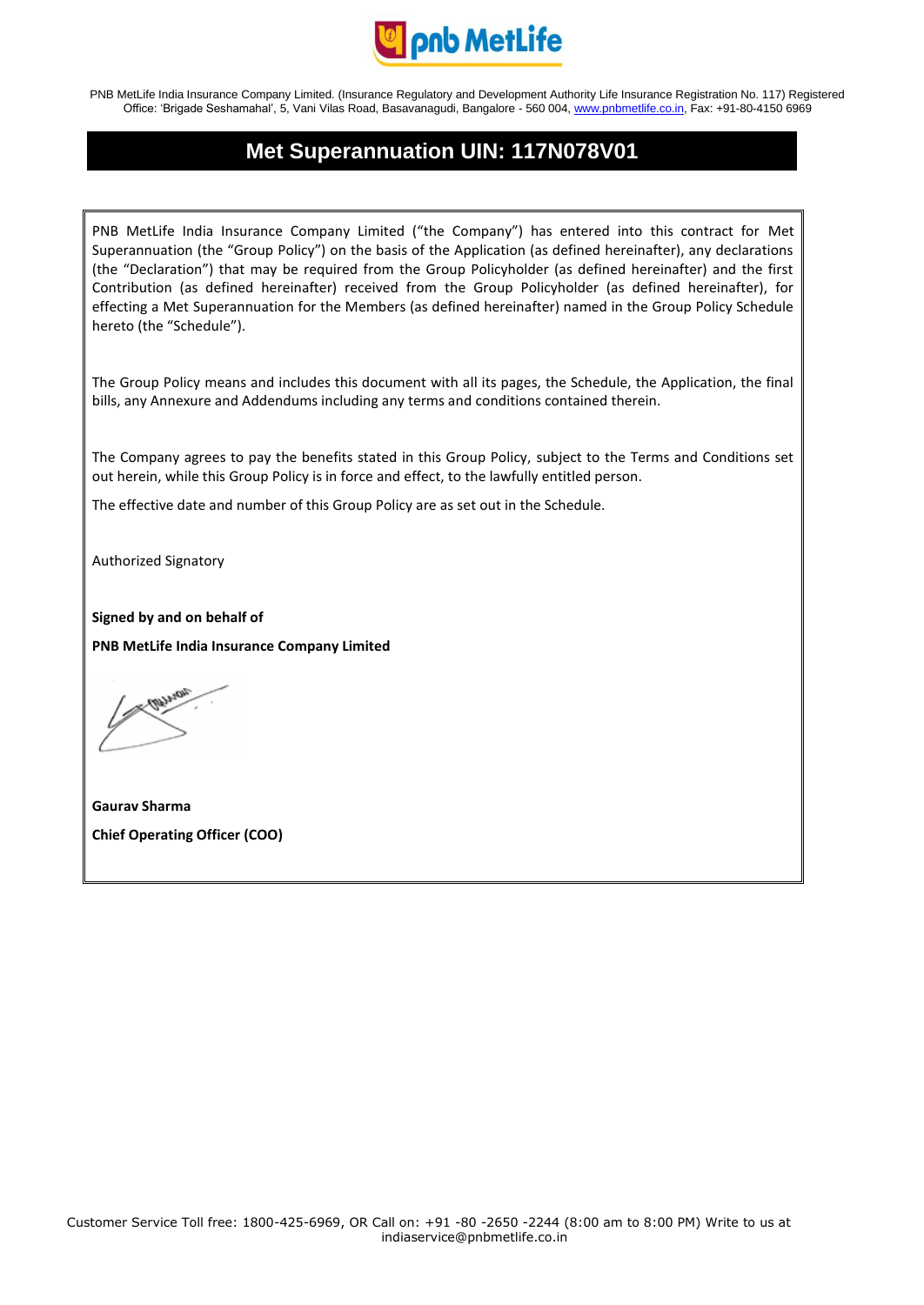

T

<u> Tanzania</u>

| 1.0  |                                                     | <b>Definitions</b>                                                                                                                                                                                                                                                                                                                          |
|------|-----------------------------------------------------|---------------------------------------------------------------------------------------------------------------------------------------------------------------------------------------------------------------------------------------------------------------------------------------------------------------------------------------------|
| 1.1  | "Account"                                           | The mechanism established for crediting all Contributions received during<br>a Policy Year including any interest earned thereon and all payments made<br>from this Account in accordance with the terms and conditions of the<br>Group Policy.                                                                                             |
|      |                                                     | The Group Policy may consist of more than one account at any point of<br>time.                                                                                                                                                                                                                                                              |
| 1.2  | "Age"                                               | Age as of last birthday.                                                                                                                                                                                                                                                                                                                    |
| 1.3  | "Annual<br>Renewal<br>Date"/"Policy<br>Anniversary" | The date on which the Group Policy is due for renewal as stated in the<br>Schedule.                                                                                                                                                                                                                                                         |
| 1.4  | "Application"                                       | The proposal form and any other information given to the Company to<br>decide whether and on what terms to issue this Group Policy.                                                                                                                                                                                                         |
| 1.5  | "Beneficiary"                                       | The person or persons last nominated by a Member (as recorded by the<br>Group Policyholder and informed by the Group Policyholder to the<br>Company) to receive the benefits under this Group Policy in the event of<br>the Member's death while being covered under this Group Policy.                                                     |
| 1.6  | "Contribution"                                      | The amount payable by the Group Policyholder to the Company in<br>accordance with the terms of the Group Policy.                                                                                                                                                                                                                            |
| 1.7  | "Effective Date of the<br>Group Policy"             | The date specified in the Schedule on which the Group Policy becomes<br>effective.                                                                                                                                                                                                                                                          |
| 1.8  | "Eligible Member"                                   | A person who meets and continues to meet all the eligibility criteria<br>specified in the Schedule and any further criteria specified in the Scheme<br>Rules.                                                                                                                                                                               |
| 1.9  | "Employer"                                          | The entity named in the Schedule.                                                                                                                                                                                                                                                                                                           |
| 1.10 | "Financial Year"                                    | The period of 12 months starting from $1st$ April and ending at 31 $st$ March                                                                                                                                                                                                                                                               |
| 1.11 | "Fund"                                              | The summary of all Contributions received during a Financial Year and<br>adjusted for any payout made from this Fund subsequently and interest<br>credited from time to time. Each tranche of Contribution received during<br>each quarter will be treated as a separate Fund and tracked separately for<br>the purpose of interest credit. |
| 1.12 | "Fund Value"                                        | The amount standing to the credit of each Fund. Such amount is the sum<br>of all Contributions received during a Financial Year along with credited<br>interest, if any and adjusted for any payouts made till date, if any from<br>that particular year's contributions.                                                                   |
|      |                                                     | A Scheme may consist of more than one Fund at any point of time.                                                                                                                                                                                                                                                                            |
| 1.13 | "Group Policyholder"                                | The Employer or the Trust set up by the Employer to administer its Fund,<br>as named in the Schedule.                                                                                                                                                                                                                                       |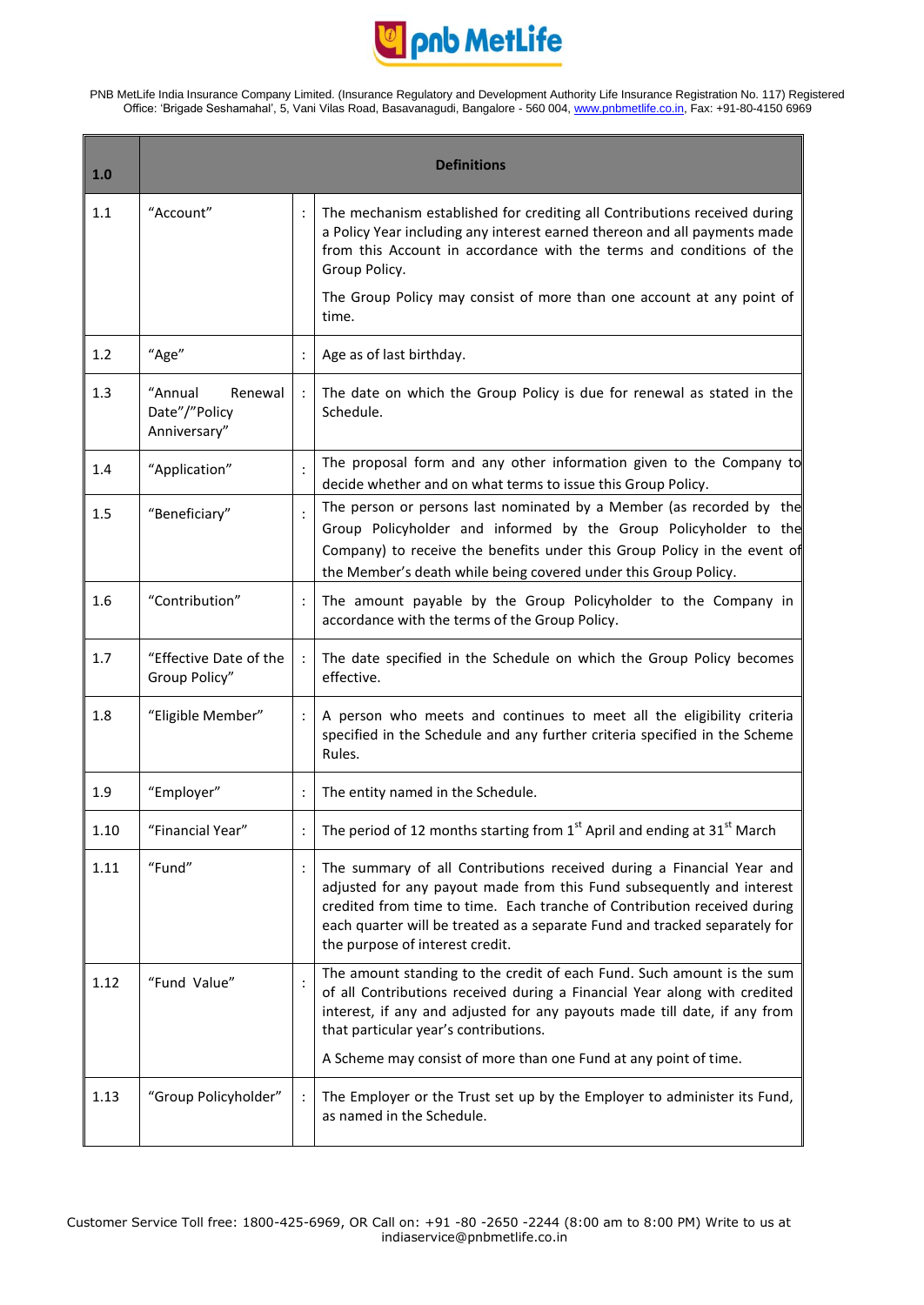

| 1.14 | "Normal Retirement<br>Age"    |                | The age specified in the Schedule on attaining of which the Member is due<br>to retire from the services of the Employer, in accordance with the terms<br>of the Employer's employment policies.                                                                                                                                                                              |
|------|-------------------------------|----------------|-------------------------------------------------------------------------------------------------------------------------------------------------------------------------------------------------------------------------------------------------------------------------------------------------------------------------------------------------------------------------------|
| 1.15 | Value<br>Market<br>Adjustment |                | Market Value Adjustment = (Fund Value of the Scheme - Surrender<br>Charges) * (1- market value of total Fund / Policy Account Value of total<br>Fund)                                                                                                                                                                                                                         |
| 1.16 | "Member"                      |                | An Eligible Member who is covered under the Group Policy.                                                                                                                                                                                                                                                                                                                     |
| 1.17 | "Policy Benefit"              |                | The benefits payable by way of Leave Encashment or Gratuity, as<br>applicable, with respect to a Member for the period of service rendered by<br>him/her with the Employer as per the rules of the Scheme from time to<br>time and is subject to statutory requirements as may be applicable. The<br>Policy Benefit opted under this Group Policy is as shown in the Schedule |
| 1.18 | "Policy Year"                 |                | The one year period between the Effective Date of the Group Policy and<br>every subsequent year thereafter.                                                                                                                                                                                                                                                                   |
| 1.19 | "Scheme"                      |                | The Gratuity or Leave Encashment scheme which is to be administered<br>under this Group Policy and is set out in the Schedule.                                                                                                                                                                                                                                                |
| 1.20 | "Scheme Rules"                |                | The Employer's Gratuity or Leave Encashment scheme rules which are<br>filed with the Company before the Effective Date of the Group Policy or as<br>amended from time to time.                                                                                                                                                                                                |
| 1.21 | "Surrender Charge"            |                | 0.05% of the Fund Value subject to a maximum of Rs.500,000, if the policy<br>is surrendered within the third renewal of the policy                                                                                                                                                                                                                                            |
| 1.22 | "Trust" / "Trustees"          | $\ddot{\cdot}$ | The trust set up by the Employer for administering the Scheme for their<br>Eligible Employees and Trustees shall mean the trustees appointed by the<br>Employer to manage the Trust. For the purpose of this Group Policy the<br>terms "Trust" and "Trustees" have been used interchangeably.                                                                                 |
| 1.23 | "Trust Deed"                  |                | The Trust Deed executed by the Employer for establishing the Trust.                                                                                                                                                                                                                                                                                                           |
| 1.24 | "Business<br>Day/Working Day" |                | All working days of the Company's registered office.                                                                                                                                                                                                                                                                                                                          |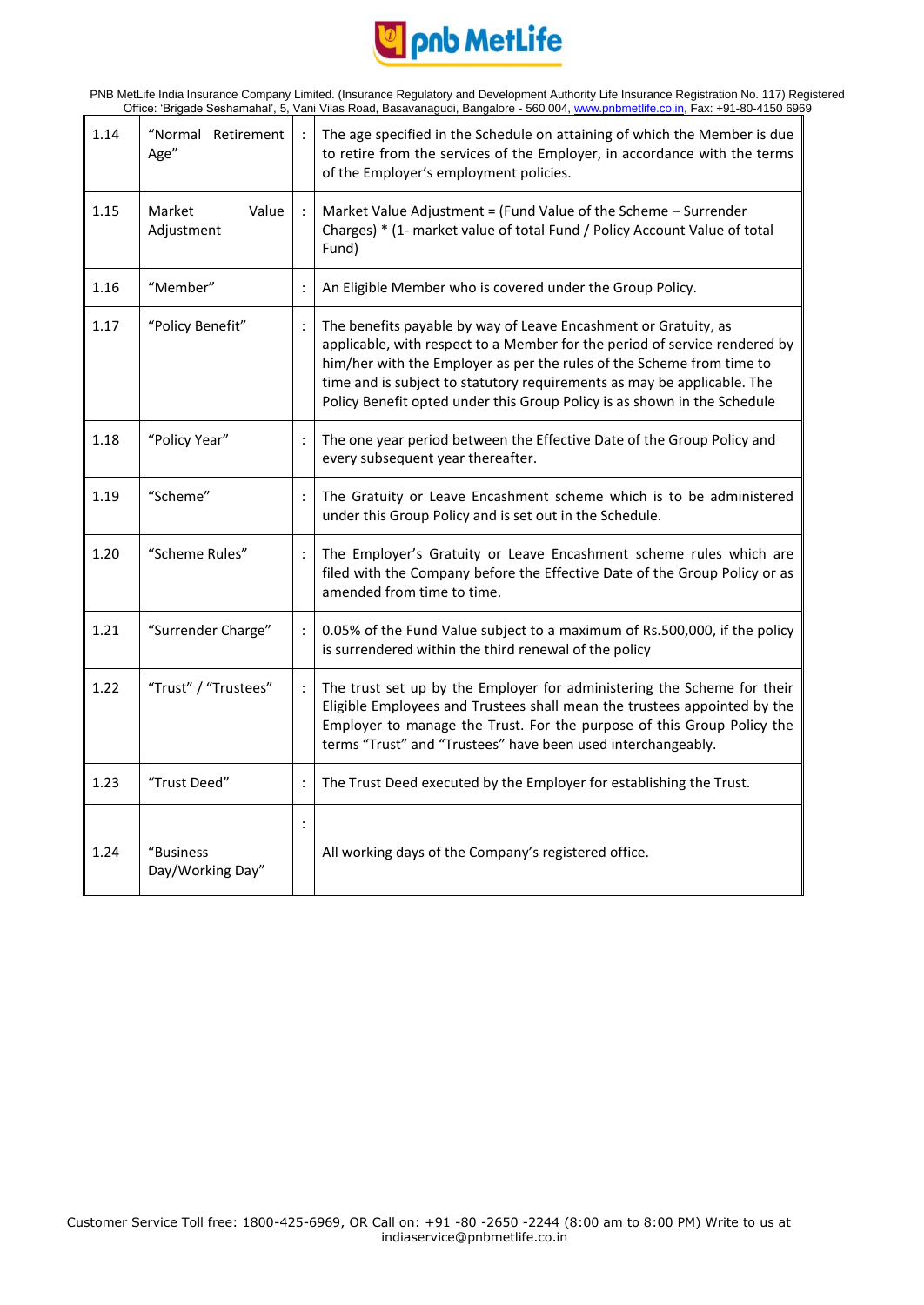

| 2.0 | <b>Contributions</b>                                                                                                                                                                                                                                                                                                                                                   |                                                                                                                                                                                                                                                                                                                                                                                                                                                                                                                                                                                     |  |  |
|-----|------------------------------------------------------------------------------------------------------------------------------------------------------------------------------------------------------------------------------------------------------------------------------------------------------------------------------------------------------------------------|-------------------------------------------------------------------------------------------------------------------------------------------------------------------------------------------------------------------------------------------------------------------------------------------------------------------------------------------------------------------------------------------------------------------------------------------------------------------------------------------------------------------------------------------------------------------------------------|--|--|
| 2.1 | The Company shall determine the amount of Contribution payable as at the Effective Date of the Group Policy<br>and at each subsequent Annual Renewal Date on the basis of an independent actuarial valuation certificate as<br>per AS15 (revised).<br>The Group Policyholder understands and agrees that the Contribution is not guaranteed and may vary from          |                                                                                                                                                                                                                                                                                                                                                                                                                                                                                                                                                                                     |  |  |
|     | year to year.                                                                                                                                                                                                                                                                                                                                                          |                                                                                                                                                                                                                                                                                                                                                                                                                                                                                                                                                                                     |  |  |
| 2.2 | The Group Policyholder shall pay all Contributions in respect of all Members in full and at the regular intervals<br>specified in the Schedule and, in respect of Members added to the Group Policy after the last due<br>Contribution has been received, Contribution for such Members shall be paid along with the addition of the<br>Member under the Group Policy. |                                                                                                                                                                                                                                                                                                                                                                                                                                                                                                                                                                                     |  |  |
|     | The Company shall not accept Contributions from anyone other than the Group Policyholder.                                                                                                                                                                                                                                                                              |                                                                                                                                                                                                                                                                                                                                                                                                                                                                                                                                                                                     |  |  |
|     | All amounts payable to the Company shall be in Indian Rupees and payable at the Company's Head Office,<br>regional office or any other designated office of the Company.                                                                                                                                                                                               |                                                                                                                                                                                                                                                                                                                                                                                                                                                                                                                                                                                     |  |  |
|     | 3.0 Policy Benefits                                                                                                                                                                                                                                                                                                                                                    |                                                                                                                                                                                                                                                                                                                                                                                                                                                                                                                                                                                     |  |  |
| 3.1 | <b>Policy Benefits</b><br>on Retirement<br>or Resignation<br>or Termination<br>of Service or<br><b>Death</b>                                                                                                                                                                                                                                                           | If a Member ceases to be a Member of the Scheme for any one of the reasons specified in<br>the Scheme Rules/Trust Deed, the accrued benefit amount specified in the Scheme<br>Rules/Trust Deed will be payable by the Company to the Beneficiary for a death claim and<br>to the Group Policyholder for all other claims, provided that the Fund Value on the date<br>that the payment becomes due is sufficient for the payment to be made. If the Fund<br>Value is not sufficient to pay the accrued benefit amount, the Group Policyholder shall<br>bear the shortfall entirely. |  |  |
|     |                                                                                                                                                                                                                                                                                                                                                                        | At the option of the Group Policyholder/Trustee or Beneficiary (as applicable), up to 1/3 <sup>rd</sup><br>of the accrued benefit amount (or the maximum amount permitted under Indian law from<br>time to time) payable by the Company may be commuted and the remaining amount will<br>be utilised to purchase an immediate or deferred annuity product from the Company or<br>any other insurance company registered with the IRDA.                                                                                                                                              |  |  |
|     |                                                                                                                                                                                                                                                                                                                                                                        | If the accrued benefit amounts payable in any Policy Year prior to the $4th$ Policy<br>Anniversary exceeds 25% of the total Fund Value at the beginning of that Financial Year,<br>then the amount in excess of 25% of the total Fund Value will be subject to the<br>application of Market Value Adjustments.                                                                                                                                                                                                                                                                      |  |  |

| 4.0 | <b>Administration of the Fund</b> |                                                                                                                                                                                                                                           |
|-----|-----------------------------------|-------------------------------------------------------------------------------------------------------------------------------------------------------------------------------------------------------------------------------------------|
| 4.1 | General                           | This Group Policy offers a comprehensive solution for Employers to outsource the<br>administration of their superannuation fund in an effective and integrated manner.                                                                    |
|     |                                   | This is a traditional, non-participating plan which is administered as a cash accumulation<br>scheme by crediting interest on a regular basis.                                                                                            |
|     |                                   | A Scheme may consist of more than one Fund at any point of time. If any payments are<br>to be made, such payments will be made from the latest Fund, i.e. the payouts are<br>made out on a LIFO (Last In First Out) basis.                |
|     |                                   | The Company will provide an annual statement of the Account containing details of the<br>Contributions made, the Policy Benefits paid out, interest credited to the Fund and the<br>Fund Value, to the Group Policyholder free of charge. |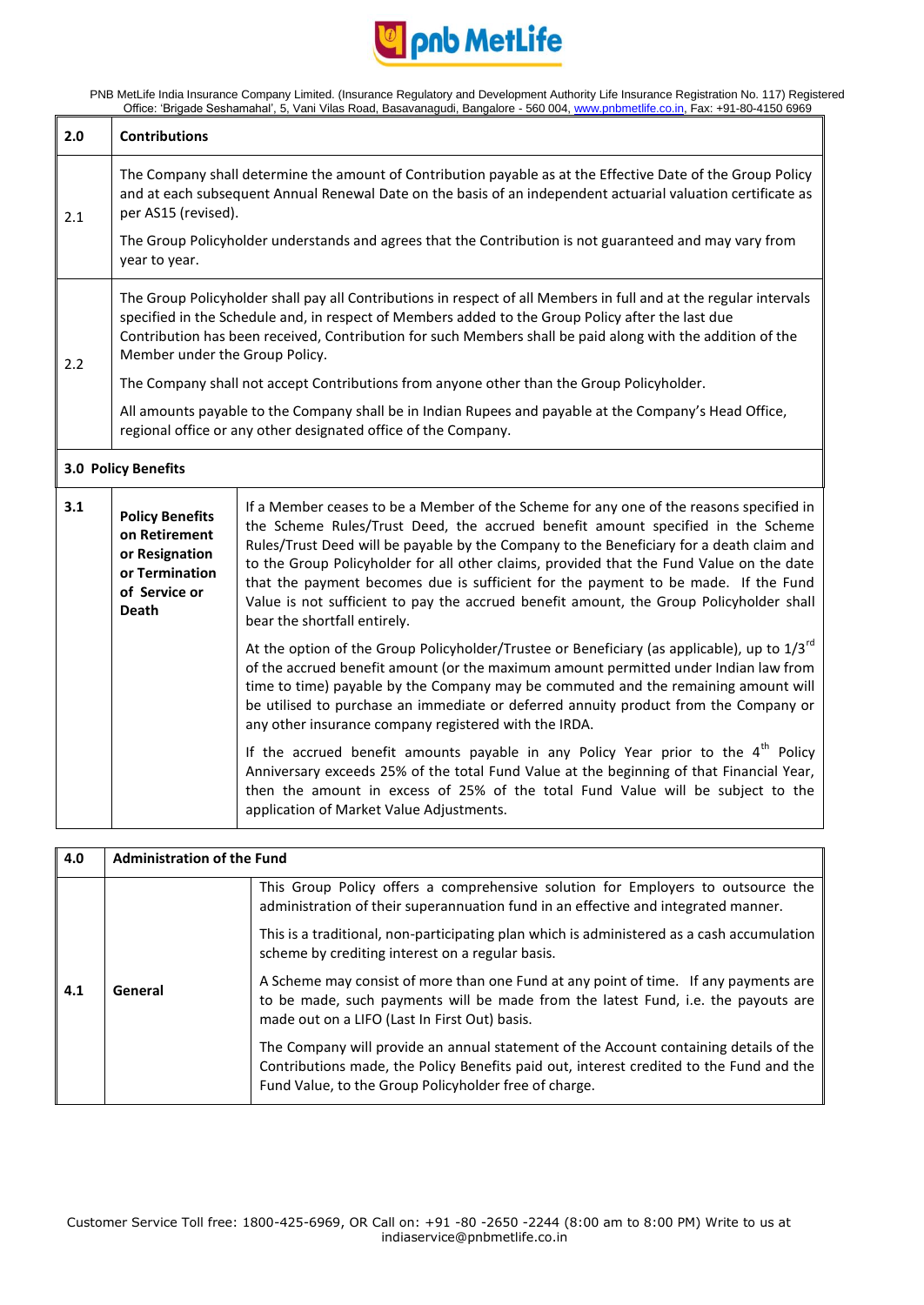

| PNB MetLife India Insurance Company Limited. (Insurance Regulatory and Development Authority Life Insurance Registration No. 117) Registered |
|----------------------------------------------------------------------------------------------------------------------------------------------|
| Office: 'Brigade Seshamahal', 5, Vani Vilas Road, Basavanagudi, Bangalore - 560 004, www.pnbmetlife.co.in, Fax: +91-80-4150 6969             |

| 4.2 | <b>Interest Credit</b>     | All the contributions made will be put into a single Fund Interest rate p.a will be<br>declared at the beginning of each quarter in each Financial Year depending on the<br>prevailing yields. The interest once declared will be valid for 1 year from the date of<br>contribution / Funds acquired during the months of the respective quarter. The various<br>contributions received under this Scheme will be put into a single Fund and the<br>contributions received in each quarter will be tracked separately for interest credit<br>through a in-house mechanism.<br>The invested assets will be earmarked separately and the policy account value of the<br>product will be disclosed on daily basis in the website under an assigned identification<br>number "SAIN".<br>The interest declared will be credited on a prorated basis. Once declared, interest will<br>also become part of the Fund.<br>Non-zero positive additional interest rate (as described above) will be credited at the<br>end of each quarter.<br>Additional interest rate would be the last weighted interest declared by the Investment<br>Team less the floor rate less 40 basis points for MAD<br>For example, let the fund at the beginning of the Quarter is W1. The yield on W1 is m%.<br>The new money expected in the Quarter under consideration is say W2. The expected<br>yield provided by Investment Department would be n%.<br>The weighted interest rate expected would be $w$ % = $(W1*m%+W2*n%)$ / $(W1+W2)$<br>The additional interest to be declared would be w% minus guaranteed floor rate<br>(i.e.2%p.a) minus 0.40% (MAD)<br>Then, the amount available at the end of 1st quarter shall be $Q1 = P1*(1+a/4)*(1+w/4)$<br>At the end of second quarter $Q2 = (Q1 + P2)^*(1+a/4)^*(1+x/4)$<br>At the end of third quarter $Q3 = (Q2 + P3)*(1+a/4)*(1+y/4)$<br>At the end of fourth quarter (i.e. at the end of one year term) $Q4 = (Q3 +$<br>$P4$ <sup>*</sup> (1+a/4) <sup>*</sup> (1+z/4).<br>If the contributions, Pi's are received during the quarter, the interest credit will be on<br>pro-rata basis. The formula then becomes $Qi = Q(i-1) * (1+a/4) * (1+x/4) + Pi *$<br>$(1+t/90^*a/4)$ * $(1+t/90^*x/4)$ where t = number of days from date of receipt to the end<br>of the quarter and w, x, y and z are adjusted for the floor rate and MAD as explained<br>above.<br>Non-zero positive residual additions, if any, at the year end, shall be credited to the<br>policy account determined as:<br>Gross Investment Yield earned in the shadow account at the end of each policy year less<br>Actual yield earned in the policy account value, at the end of each policy year less<br>Yield referred in the reduction in yield at that duration as stipulated in Regulation 37 of<br>IRDA (Linked Insurance Products) Regulations, 2013 |
|-----|----------------------------|--------------------------------------------------------------------------------------------------------------------------------------------------------------------------------------------------------------------------------------------------------------------------------------------------------------------------------------------------------------------------------------------------------------------------------------------------------------------------------------------------------------------------------------------------------------------------------------------------------------------------------------------------------------------------------------------------------------------------------------------------------------------------------------------------------------------------------------------------------------------------------------------------------------------------------------------------------------------------------------------------------------------------------------------------------------------------------------------------------------------------------------------------------------------------------------------------------------------------------------------------------------------------------------------------------------------------------------------------------------------------------------------------------------------------------------------------------------------------------------------------------------------------------------------------------------------------------------------------------------------------------------------------------------------------------------------------------------------------------------------------------------------------------------------------------------------------------------------------------------------------------------------------------------------------------------------------------------------------------------------------------------------------------------------------------------------------------------------------------------------------------------------------------------------------------------------------------------------------------------------------------------------------------------------------------------------------------------------------------------------------------------------------------------------------------------------------------------------------------------------------------------------------------------------------------------------------------------------------------------------------------------------------------------------------------------------------------------------------------------------------------------------------------------------------------------------------------------------------------------|
|     |                            |                                                                                                                                                                                                                                                                                                                                                                                                                                                                                                                                                                                                                                                                                                                                                                                                                                                                                                                                                                                                                                                                                                                                                                                                                                                                                                                                                                                                                                                                                                                                                                                                                                                                                                                                                                                                                                                                                                                                                                                                                                                                                                                                                                                                                                                                                                                                                                                                                                                                                                                                                                                                                                                                                                                                                                                                                                                              |
|     |                            | For this purpose, the yield earned on each of the policy account shall be calculated<br>using the money weighted rate of return method at the end of each policy year.                                                                                                                                                                                                                                                                                                                                                                                                                                                                                                                                                                                                                                                                                                                                                                                                                                                                                                                                                                                                                                                                                                                                                                                                                                                                                                                                                                                                                                                                                                                                                                                                                                                                                                                                                                                                                                                                                                                                                                                                                                                                                                                                                                                                                                                                                                                                                                                                                                                                                                                                                                                                                                                                                       |
| 5   | <b>Claims / Payouts</b>    |                                                                                                                                                                                                                                                                                                                                                                                                                                                                                                                                                                                                                                                                                                                                                                                                                                                                                                                                                                                                                                                                                                                                                                                                                                                                                                                                                                                                                                                                                                                                                                                                                                                                                                                                                                                                                                                                                                                                                                                                                                                                                                                                                                                                                                                                                                                                                                                                                                                                                                                                                                                                                                                                                                                                                                                                                                                              |
| 5.1 | Notification of a<br>claim | It is a condition precedent to the Company's liability to make payment under this<br>Group Policy that the Group Policyholder shall give the Company written notice of the<br>event giving rise to a claim within 30 of the event along with all the following<br>information and documentation and any other information or documentation that the<br>Company may request:                                                                                                                                                                                                                                                                                                                                                                                                                                                                                                                                                                                                                                                                                                                                                                                                                                                                                                                                                                                                                                                                                                                                                                                                                                                                                                                                                                                                                                                                                                                                                                                                                                                                                                                                                                                                                                                                                                                                                                                                                                                                                                                                                                                                                                                                                                                                                                                                                                                                                  |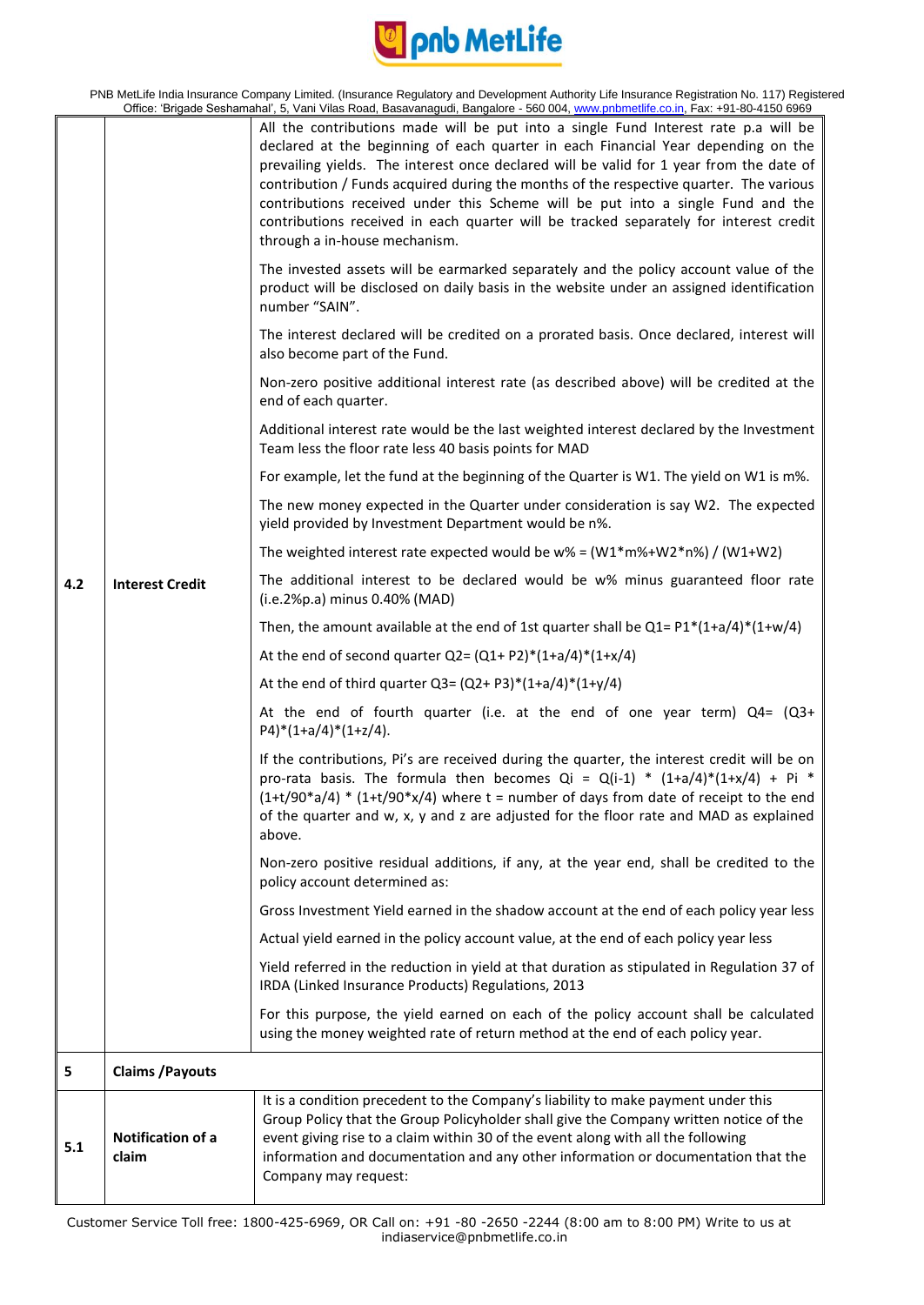

|                                                                                                                      |                                                                       | PNB MetLife India Insurance Company Limited. (Insurance Regulatory and Development Authority Life Insurance Registration No. 117) Registered<br>Office: 'Brigade Seshamahal', 5, Vani Vilas Road, Basavanagudi, Bangalore - 560 004, www.pnbmetlife.co.in, Fax: +91-80-4150 6969                                                                                                                                                                                                                                                                                                                                                                                                                                |  |  |
|----------------------------------------------------------------------------------------------------------------------|-----------------------------------------------------------------------|-----------------------------------------------------------------------------------------------------------------------------------------------------------------------------------------------------------------------------------------------------------------------------------------------------------------------------------------------------------------------------------------------------------------------------------------------------------------------------------------------------------------------------------------------------------------------------------------------------------------------------------------------------------------------------------------------------------------|--|--|
|                                                                                                                      |                                                                       | The Company's claim form duly completed;<br>a)                                                                                                                                                                                                                                                                                                                                                                                                                                                                                                                                                                                                                                                                  |  |  |
|                                                                                                                      |                                                                       | The Employer's certification of the accrued benefit amount payable in respect<br>b)<br>of the Member in accordance with the Scheme Rules/Trust Deed;                                                                                                                                                                                                                                                                                                                                                                                                                                                                                                                                                            |  |  |
|                                                                                                                      |                                                                       | Evidence of Age of the Member;<br>C)                                                                                                                                                                                                                                                                                                                                                                                                                                                                                                                                                                                                                                                                            |  |  |
|                                                                                                                      |                                                                       | Duly completed Employer's declaration form signed by the Employer or a<br>d)<br>Trustee;                                                                                                                                                                                                                                                                                                                                                                                                                                                                                                                                                                                                                        |  |  |
|                                                                                                                      |                                                                       | The official death certificate issued by a competent governmental authority<br>e)<br>(for death claims).                                                                                                                                                                                                                                                                                                                                                                                                                                                                                                                                                                                                        |  |  |
|                                                                                                                      |                                                                       | If an Eligible Member was covered under a superannuation scheme of a previous<br>employer, then the superannuation amounts which accrued during his service for that<br>employer may be transferred to the Fund, subject to the Scheme Rules and the scheme<br>rules of the previous employer.                                                                                                                                                                                                                                                                                                                                                                                                                  |  |  |
| 5.2                                                                                                                  | <b>Transfer of</b><br><b>Equitable Interest</b>                       | If a Member exits the Scheme before completing the requisite number of years of<br>service with the Employer, the superannuation amounts which accrued during his<br>service for the Employer may be transferred to the fund of the new employer, subject<br>to the Scheme Rules and the scheme rules of the new employer. In such cases, the<br>amount to the transferred will be deducted from the Fund and paid to the fund of the<br>new employer.                                                                                                                                                                                                                                                          |  |  |
| 6.0                                                                                                                  | <b>Termination</b>                                                    |                                                                                                                                                                                                                                                                                                                                                                                                                                                                                                                                                                                                                                                                                                                 |  |  |
|                                                                                                                      | <b>Termination of Benefits</b>                                        |                                                                                                                                                                                                                                                                                                                                                                                                                                                                                                                                                                                                                                                                                                                 |  |  |
|                                                                                                                      | The Group Policy shall be terminated on the earlier of the following: |                                                                                                                                                                                                                                                                                                                                                                                                                                                                                                                                                                                                                                                                                                                 |  |  |
| 6.1                                                                                                                  | The date of surrender of the Group Policy;<br>a)                      |                                                                                                                                                                                                                                                                                                                                                                                                                                                                                                                                                                                                                                                                                                                 |  |  |
| The Fund Value becoming zero due to settlement of Policy Benefits upon the exit of Members from<br>b)<br>the Scheme. |                                                                       |                                                                                                                                                                                                                                                                                                                                                                                                                                                                                                                                                                                                                                                                                                                 |  |  |
|                                                                                                                      |                                                                       | No partial surrender of the Group Policy shall be allowed.                                                                                                                                                                                                                                                                                                                                                                                                                                                                                                                                                                                                                                                      |  |  |
|                                                                                                                      |                                                                       | If the Group Policy is surrendered within $3rd$ renewal of the Policy, the Company will<br>pay a Surrender Value which is equal to the Fund Value after deducting the<br>Surrender Charge and the Market Value Adjustment.<br>If the Group Policy is surrendered after the 4 <sup>th</sup> Policy Anniversary, the Company will<br>pay a Surrender Value which is equal to the Fund Value.<br>In exceptional circumstances, the Company may defer the surrender of the Group<br>Policy for a period not exceeding six months from the date of application, subject to<br>prior approval from IRDA. Examples of such circumstances are:                                                                          |  |  |
| 6.2                                                                                                                  | <b>Policy Surrender</b>                                               | When, as a result of political, economic, monetary or any circumstances that are<br>a)<br>out of the control of the Company, the disposal of high volume of investments is<br>not reasonable or reasonably not practicable without being detrimental to the<br>remaining Group Policyholders who have invested in the Fund.<br>During periods of extreme volatility of markets, when surrenders would, in the<br>b)<br>Company's opinion, be detrimental to the interest of the existing Group<br>Policyholders.<br>In case of natural calamities, strikes, war, civil unrest, riots and bandhs.<br>C)<br>In the event of any Force Majeure or disaster that affects the Company's<br>d)<br>normal functioning; |  |  |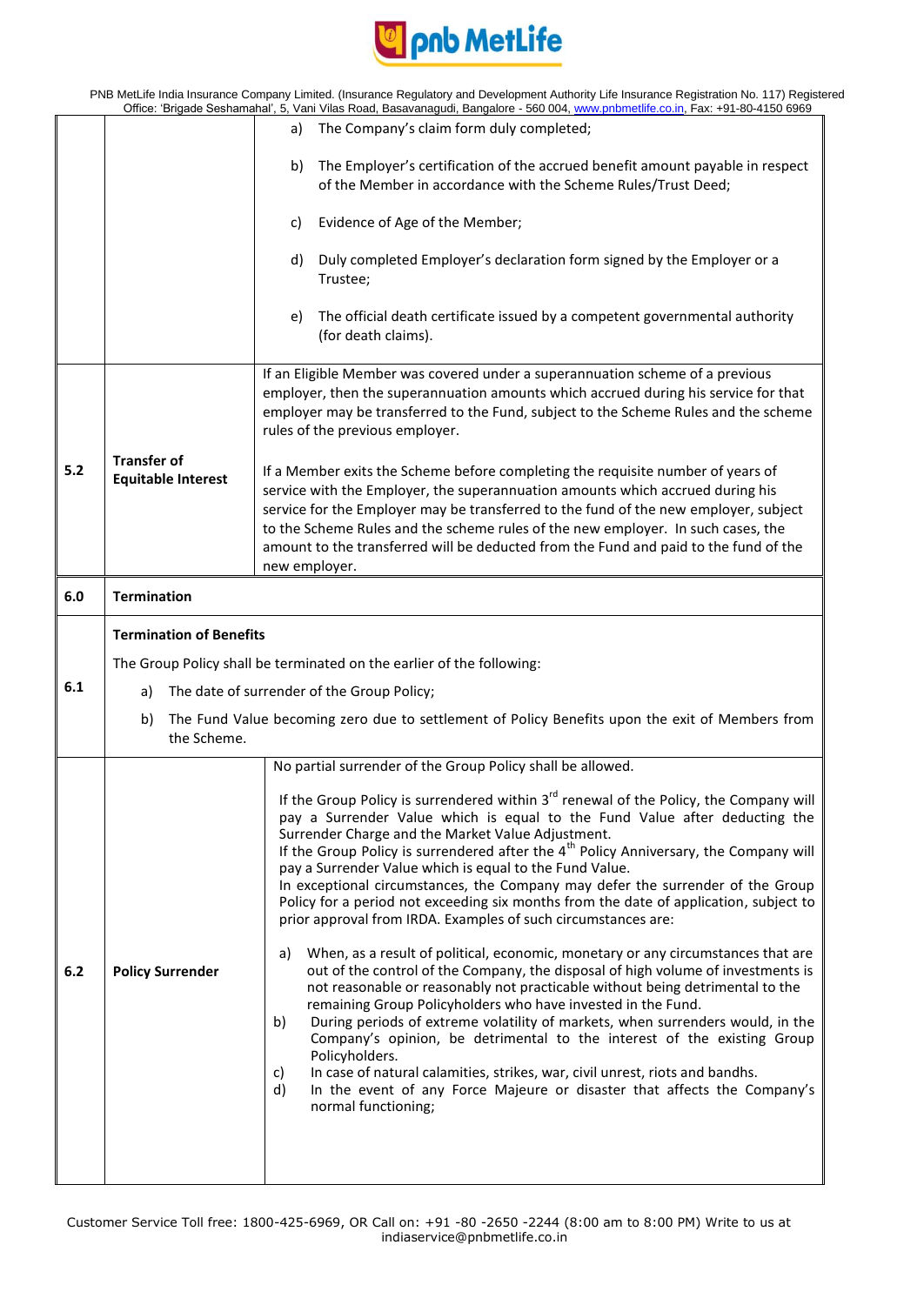

| 7.0 | <b>General Terms</b>                                                                           |                                                                                                                                                                                                                                                                                                                                                                                                                                                                                                                                                                                                                                                                                                                                                                                                                                                                                                                                                                                                                                                                                                                                                                                                                        |
|-----|------------------------------------------------------------------------------------------------|------------------------------------------------------------------------------------------------------------------------------------------------------------------------------------------------------------------------------------------------------------------------------------------------------------------------------------------------------------------------------------------------------------------------------------------------------------------------------------------------------------------------------------------------------------------------------------------------------------------------------------------------------------------------------------------------------------------------------------------------------------------------------------------------------------------------------------------------------------------------------------------------------------------------------------------------------------------------------------------------------------------------------------------------------------------------------------------------------------------------------------------------------------------------------------------------------------------------|
| 7.1 | Interpretation                                                                                 | In this Group Policy, where the context so admits, the masculine shall include the                                                                                                                                                                                                                                                                                                                                                                                                                                                                                                                                                                                                                                                                                                                                                                                                                                                                                                                                                                                                                                                                                                                                     |
|     |                                                                                                | feminine, the singular shall include the plural.                                                                                                                                                                                                                                                                                                                                                                                                                                                                                                                                                                                                                                                                                                                                                                                                                                                                                                                                                                                                                                                                                                                                                                       |
| 7.2 | Admissibility                                                                                  | An Eligible Member shall be admitted as a Member of this group Policy from the                                                                                                                                                                                                                                                                                                                                                                                                                                                                                                                                                                                                                                                                                                                                                                                                                                                                                                                                                                                                                                                                                                                                         |
|     |                                                                                                | Effective Date of the Group Policy.                                                                                                                                                                                                                                                                                                                                                                                                                                                                                                                                                                                                                                                                                                                                                                                                                                                                                                                                                                                                                                                                                                                                                                                    |
| 7.3 | <b>Future membership</b>                                                                       | All future Eligible Members of the Employer shall become Members when they fulfil<br>the eligibility criteria specified in the Schedule and in the Scheme Rules.                                                                                                                                                                                                                                                                                                                                                                                                                                                                                                                                                                                                                                                                                                                                                                                                                                                                                                                                                                                                                                                       |
| 7.4 | Providing the Data,<br>other requirements<br>for administration<br>and settlement of<br>claims | The Group Policyholder shall furnish the Company with all particulars relevant to the<br>Group Policy and to the operation of this Group Policy and the particulars so<br>furnished may be accepted by the Company as conclusive.<br>The Group Policyholder shall also furnish the relevant particulars to the Company<br>upon a Member or a Beneficiary becoming entitled to receive the benefits under the<br>Group Policy, and the Company shall pay the appropriate benefits.<br>Proof of existence and identity of the Member or the Beneficiary, as the case may be<br>shall be furnished to the Company before the payment of benefit is made.                                                                                                                                                                                                                                                                                                                                                                                                                                                                                                                                                                  |
| 7.5 | <b>Modifications to the</b><br><b>Group Policy</b>                                             | The Company may change these terms and conditions or the benefits conferred by<br>this Group Policy if there is a change in law, legislation or taxation affecting the<br>Company or the Group Policy, or if there is a change in circumstances which makes it<br>impossible or impracticable for the Company to follow these terms and conditions.<br>Changes will be made with the prior approval of the IRDA.<br>The Company will send the Group Policyholder notice of any changes to these terms<br>and conditions or benefits within three months from the date of effecting the change<br>with the prior approval of the IRDA.<br>If the Group Policyholder does not agree with the change and does not give the<br>Company written notice of its disagreement within three months of the Company's<br>notice of the change, the Group Policyholder shall be deemed to have accepted the<br>change. If the Company receives notice of the Group Policyholder's objection within<br>three months of the Company's notice of the change, the Group Policyholder may<br>surrender the Group Policy.                                                                                                                |
| 7.6 | Non-assignment of<br>benefits                                                                  | The benefits payable hereunder are strictly personal and cannot be assigned, charged<br>or alienated in any way by the Members or the Beneficiaries.                                                                                                                                                                                                                                                                                                                                                                                                                                                                                                                                                                                                                                                                                                                                                                                                                                                                                                                                                                                                                                                                   |
| 7.7 | <b>Availability of Loans</b>                                                                   | The Group Policyholder and Members shall not be granted any loan under this Group<br>Policy.                                                                                                                                                                                                                                                                                                                                                                                                                                                                                                                                                                                                                                                                                                                                                                                                                                                                                                                                                                                                                                                                                                                           |
| 7.8 | <b>Limited Liability of</b><br>the Company                                                     | It is agreed and understood that:<br>The Company's maximum liability to make payment of the Policy Benefits<br>a)<br>under this Group Policy in respect of all Members is the Fund Value;<br>If the Fund Value is insufficient to make payment of the total amount due for<br>b)<br>any reasons (such as, but not limited to erosion of the Fund Value or large<br>number of exits from the employment of the Employer), the Group<br>Policyholder shall make payment in full of the additional Contribution<br>required for the Company to make payment of the Policy Benefits. The<br>additional Contribution shall be calculated in accordance with the<br>independent actuarial valuation certificate as per AS15 (revised).<br>The Company shall not be considered to be in default in the performance of<br>c)<br>its obligations, or be liable in damages or otherwise, to any circumstances<br>which are beyond the reasonable control of the Company and are not<br>avoidable by the exercise of reasonable effort or foresight by the Company.<br>Without limiting the generality of the foregoing, such circumstances shall<br>include natural catastrophe, labour, industrial or civil disturbances, armed |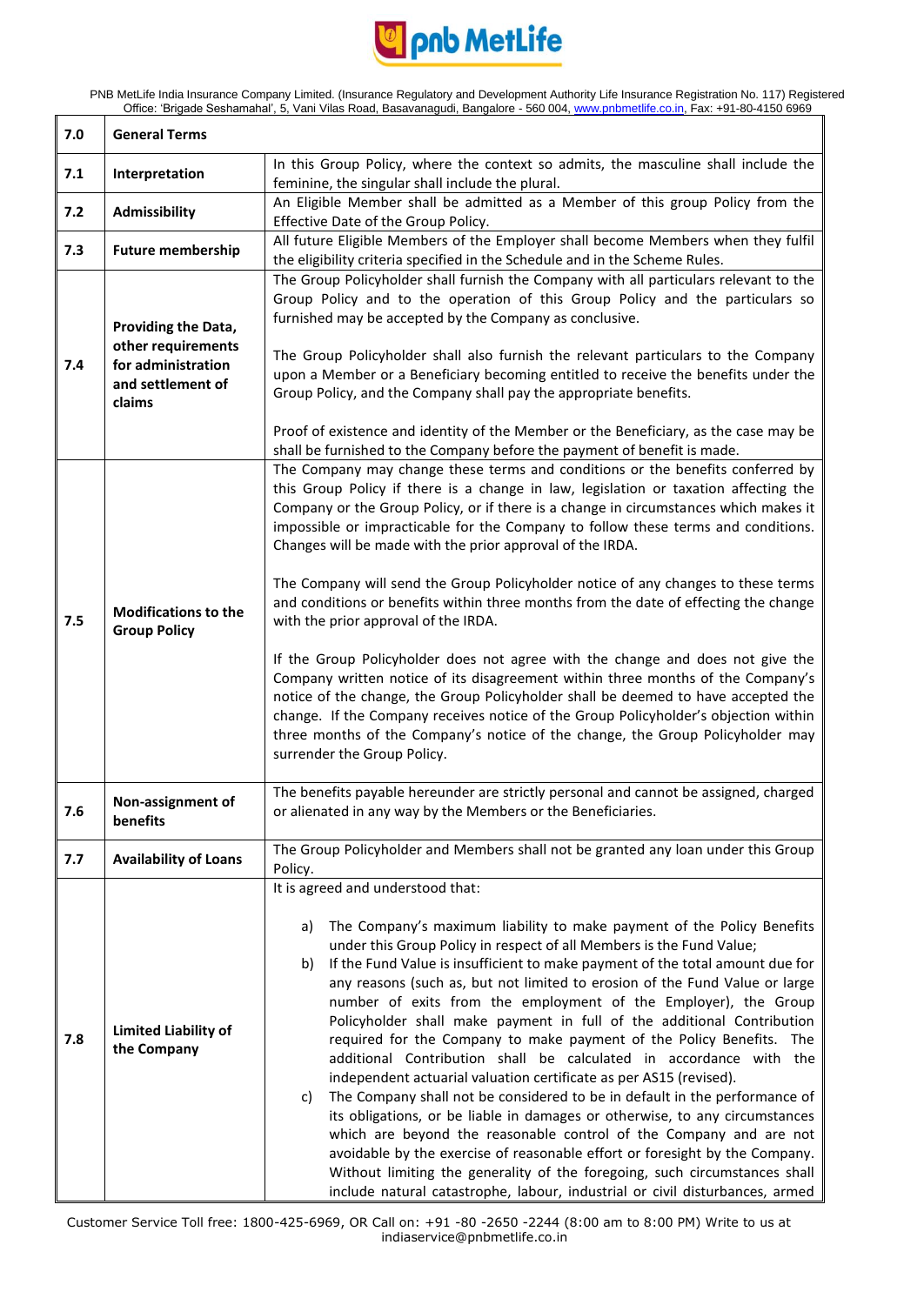

| PNB MetLife India Insurance Company Limited. (Insurance Regulatory and Development Authority Life Insurance Registration No. 117) Registered |
|----------------------------------------------------------------------------------------------------------------------------------------------|
| Office: 'Brigade Seshamahal', 5, Vani Vilas Road, Basavanagudi, Bangalore - 560 004, www.pnbmetlife.co.in, Fax: +91-80-4150 6969             |

|      |                                                | conflict, government regulations (whether or not valid), Acts of God, market<br>conditions and delays caused by other parties.                                                                                                                                                                                                                                                                                                                                                                                                                                                                                                                                                                                                                                                                                                       |
|------|------------------------------------------------|--------------------------------------------------------------------------------------------------------------------------------------------------------------------------------------------------------------------------------------------------------------------------------------------------------------------------------------------------------------------------------------------------------------------------------------------------------------------------------------------------------------------------------------------------------------------------------------------------------------------------------------------------------------------------------------------------------------------------------------------------------------------------------------------------------------------------------------|
| 7.9  | <b>Non Participation</b>                       | This Group Policy is not entitled to participate in any distribution of surplus that may                                                                                                                                                                                                                                                                                                                                                                                                                                                                                                                                                                                                                                                                                                                                             |
|      |                                                | be declared by the Company.                                                                                                                                                                                                                                                                                                                                                                                                                                                                                                                                                                                                                                                                                                                                                                                                          |
| 7.10 | <b>Discharge</b>                               | A discharge given by the Group Policyholder or on their behalf by any person duly<br>authorized and in writing by the Group Policyholder shall be a valid discharge to the<br>Company in respect of any payment to be made under this Group Policy.                                                                                                                                                                                                                                                                                                                                                                                                                                                                                                                                                                                  |
| 7.11 | <b>Taxation</b>                                | Any tax benefits under the Group Policy shall be in accordance with the prevailing<br>laws relating to taxation in India and any amendments thereto from time to time.<br>The Company reserves the right to deduct, charge or recover taxes or applicable<br>duties in accordance with applicable law from any payments received or made under<br>or in relation to the Group Policy.                                                                                                                                                                                                                                                                                                                                                                                                                                                |
| 7.12 | Free look provision                            | If the Group Policyholder disagrees with the Terms and Conditions of the Scheme, he<br>/ she may cancel the Group Policy by giving the Company a signed written notice<br>within 15 days of receiving the Group Policy stating the reasons for its objection and<br>the Company will refund the premium paid.                                                                                                                                                                                                                                                                                                                                                                                                                                                                                                                        |
| 7.13 | <b>Governing Laws and</b><br>Jurisdiction      | The terms and conditions of the Group Policy shall be governed by and be interpreted<br>in accordance with Indian law and all disputes and differences arising under or in<br>relation to the Group Policy shall be subject to the sole and exclusive jurisdiction of<br>the courts situated in Bangalore.                                                                                                                                                                                                                                                                                                                                                                                                                                                                                                                           |
| 7.14 | Section 45 of the<br><b>Insurance Act 1938</b> | In accordance with the provisions of Section 45 of the Insurance Act, 1938, no policy<br>of life insurance shall after the expiry of two years from the date on which it was<br>effected, be called in question by an insurer on the ground that a statement made in<br>the proposal for insurance or in any report of a medical officer, or referee, or friend<br>of the insured, or in any other document leading to the issue of the policy, was<br>inaccurate or false, unless the insurer shows that such statement was material matter<br>or suppressed facts which it was material to disclose and that it was fraudulently<br>made by the Group Policyholder and that the Group Policyholder knew at the time of<br>making it that the statement was false or that it suppressed facts which it was<br>material to disclose. |
| 7.15 | <b>Disclosure</b>                              | This Group Policy has been issued on the Employer's and the Group Policyholder's<br>representations that the Employer and the Group Policyholder have made full and<br>accurate disclosures of all material facts and circumstances and have not<br>misrepresented or suppressed any material facts or circumstances. If it comes to the<br>Company's knowledge that the Employer or Group Policyholder has misrepresented<br>or suppressed any material facts and circumstances the Company shall reserve the<br>right at its sole discretion to take such action, as it deems appropriate including the<br>cancellation of the Group Policy by paying Surrender Value                                                                                                                                                              |
| 7.16 | Fraud                                          | If the Employer or Group Policyholder or any one acting for or on their behalf or at<br>their direction makes or advances any claims knowing it to be false, fraudulent or<br>dishonest in any respect, then this Group Policy will be void and cancelled by paying<br>surrender value                                                                                                                                                                                                                                                                                                                                                                                                                                                                                                                                               |
|      | <b>Address for</b><br><b>Communications</b>    | All notices and communications with respect to this Group Policy shall be sent to the<br>Company at the following address:                                                                                                                                                                                                                                                                                                                                                                                                                                                                                                                                                                                                                                                                                                           |
| 7.17 |                                                | PNB MetLife India Insurance Company Ltd<br>Registered Office: 'Brigade Seshamahal'<br>5-Vani Vilas Road,<br>Basavanagudi, Bangalore - 560 004                                                                                                                                                                                                                                                                                                                                                                                                                                                                                                                                                                                                                                                                                        |
| 7.18 | Loss of the Group<br><b>Policy Document</b>    | If the Group Policy is lost or destroyed, the Group Policyholder may make a written<br>request for a duplicate Group Policy which the Company will issue duly endorsed to                                                                                                                                                                                                                                                                                                                                                                                                                                                                                                                                                                                                                                                            |
|      |                                                |                                                                                                                                                                                                                                                                                                                                                                                                                                                                                                                                                                                                                                                                                                                                                                                                                                      |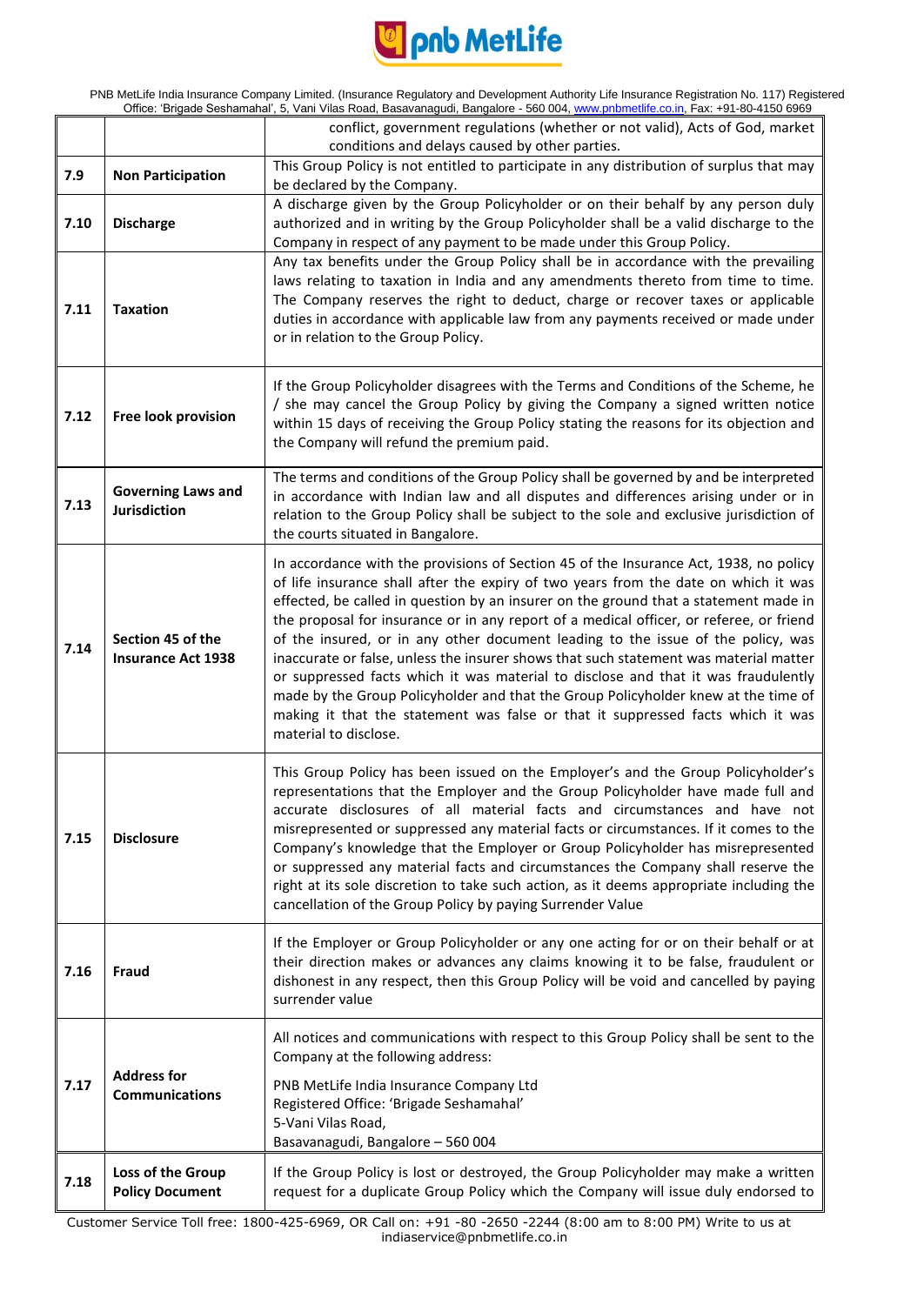

PNB MetLife India Insurance Company Limited. (Insurance Regulatory and Development Authority Life Insurance Registration No. 117) Registered<br>Office: 'Brigade Sechamabal', 5 Vani Vilas Road, Basayanagudi, Bangalore - 560,00 Office: 'Brigade Seshamahal', 5, Vani Vilas Road, Basavanagudi, Bangalore - 560 004, www.pnbmetlife.co.in, Fax: +91-80-4150 6969

|     | Onice. Brigade Seshamanar, 5, vani vilas Koau, Basavanaguul, Bangalore - 500 004, <u>www.phonielille.co.ln</u> , Fax. +91-60-4150 0909 |                                                                                                                                                                                                                                                                                                                                                                                                                                                                                                                                                                                                                                                                                                                                                                      |  |
|-----|----------------------------------------------------------------------------------------------------------------------------------------|----------------------------------------------------------------------------------------------------------------------------------------------------------------------------------------------------------------------------------------------------------------------------------------------------------------------------------------------------------------------------------------------------------------------------------------------------------------------------------------------------------------------------------------------------------------------------------------------------------------------------------------------------------------------------------------------------------------------------------------------------------------------|--|
|     |                                                                                                                                        | show that it is in place of the original document, provided that the Company receives<br>the fee the Company prescribes for issuing the duplicate policy document. Upon the<br>issue of a duplicate policy document, the original shall cease to have any legal force<br>or effect. The Group Policyholder agrees that it shall indemnify and hold the<br>Company free and harmless from and against any claims or demands that may arise<br>under or in relation to the original policy document.                                                                                                                                                                                                                                                                   |  |
| 8   | <b>Grievance Redressal Mechanism</b>                                                                                                   |                                                                                                                                                                                                                                                                                                                                                                                                                                                                                                                                                                                                                                                                                                                                                                      |  |
| 8.1 | <b>Designated Authority in</b><br>the Company                                                                                          | In case You have any query or complaint /grievance, You may approach Our<br>a.<br>office at the following address:<br>1) Call 1800-425-69-69 (Toll free) or 080-26502244 or Fax 080 41506969<br>2) Email us at India_GrievanceCell@pnbmetlife.co.in<br>Write to "Customer Service Department", PNB MetLife India Insurance Co<br>3)<br>Ltd, Brigade Seshmahal,5, Vani Vilas Road, Basavangudi, Bangalore-<br>560004, India<br>Visit our website www.pnbmetlife.com<br>4)<br>5) Visit our nearest PNB MetLife branch across the country<br>In case You are not satisfied with the resolution provided by the above touch<br>b.<br>points, You can write to Our Grievance Redressal<br>Officer<br>at<br>GRO@pnbmetlife.co.in or send a letter to the Registered Office |  |
|     |                                                                                                                                        | "PNB MetLife India Insurance Co Ltd,                                                                                                                                                                                                                                                                                                                                                                                                                                                                                                                                                                                                                                                                                                                                 |  |
|     |                                                                                                                                        | Brigade Seshmahal, 5, Vani Vilas Road, Basavangudi,                                                                                                                                                                                                                                                                                                                                                                                                                                                                                                                                                                                                                                                                                                                  |  |
|     |                                                                                                                                        | Bangalore-560004, India"; or                                                                                                                                                                                                                                                                                                                                                                                                                                                                                                                                                                                                                                                                                                                                         |  |
|     |                                                                                                                                        | Please address Your queries or complaints to the Customer Services Department,<br>and Your grievances to the Grievance Redressal Officer, who are authorized to<br>review Your queries or complaints or grievances and address the same. Please note<br>that only an officer duly authorized by Us has the authority to resolve Your<br>complaints and grievances. We shall in no way be responsible, or liable, or bound<br>by, any replies or communications or undertakings, given by or received from, any<br>financial advisor or any employee who was involved in selling You this Policy.                                                                                                                                                                     |  |
|     |                                                                                                                                        | In case You are not satisfied with the decision of the above office, or have not<br>а.<br>received any response within 10 days, You may contact the following official of<br>the Insurance Regulatory and Development Authority for resolution:                                                                                                                                                                                                                                                                                                                                                                                                                                                                                                                      |  |
|     |                                                                                                                                        | Grievance cell (Complaint against Life insurer)                                                                                                                                                                                                                                                                                                                                                                                                                                                                                                                                                                                                                                                                                                                      |  |
|     |                                                                                                                                        | Insurance Regulatory and Development Authority                                                                                                                                                                                                                                                                                                                                                                                                                                                                                                                                                                                                                                                                                                                       |  |
|     |                                                                                                                                        | Parishrama Bhawanam, 5-9-58/B, Basheerbagh, Hyderabad - 500 004.                                                                                                                                                                                                                                                                                                                                                                                                                                                                                                                                                                                                                                                                                                     |  |
| 8.2 | <b>Insurance Ombudsman</b>                                                                                                             | Toll Free: 155255 Phone: +91-40- 6682 0964/6678 9768 (Ext -251) E-mail:<br>lifecomplaints@irda.gov.in                                                                                                                                                                                                                                                                                                                                                                                                                                                                                                                                                                                                                                                                |  |
|     |                                                                                                                                        | b.<br>In case You are not satisfied with the decision/resolution of Our company, You                                                                                                                                                                                                                                                                                                                                                                                                                                                                                                                                                                                                                                                                                 |  |
|     |                                                                                                                                        | may approach the Insurance Ombudsman at the address enclosed as Annexure                                                                                                                                                                                                                                                                                                                                                                                                                                                                                                                                                                                                                                                                                             |  |
|     |                                                                                                                                        | A, if Your grievance pertains to:<br>Insurance claim that has been rejected or dispute of a claim on legal<br>а.                                                                                                                                                                                                                                                                                                                                                                                                                                                                                                                                                                                                                                                     |  |
|     |                                                                                                                                        | construction of the Policy                                                                                                                                                                                                                                                                                                                                                                                                                                                                                                                                                                                                                                                                                                                                           |  |
|     |                                                                                                                                        | Delay in settlement of claim<br>b.                                                                                                                                                                                                                                                                                                                                                                                                                                                                                                                                                                                                                                                                                                                                   |  |
|     |                                                                                                                                        | Dispute with regard to premium<br>c.                                                                                                                                                                                                                                                                                                                                                                                                                                                                                                                                                                                                                                                                                                                                 |  |
|     |                                                                                                                                        | Non-receipt of Your Policy Document<br>d.                                                                                                                                                                                                                                                                                                                                                                                                                                                                                                                                                                                                                                                                                                                            |  |
|     |                                                                                                                                        | The complaint should be made in writing duly signed by the complainant, Nominee                                                                                                                                                                                                                                                                                                                                                                                                                                                                                                                                                                                                                                                                                      |  |

Customer Service Toll free: 1800-425-6969, OR Call on: +91 -80 -2650 -2244 (8:00 am to 8:00 PM) Write to us at indiaservice@pnbmetlife.co.in